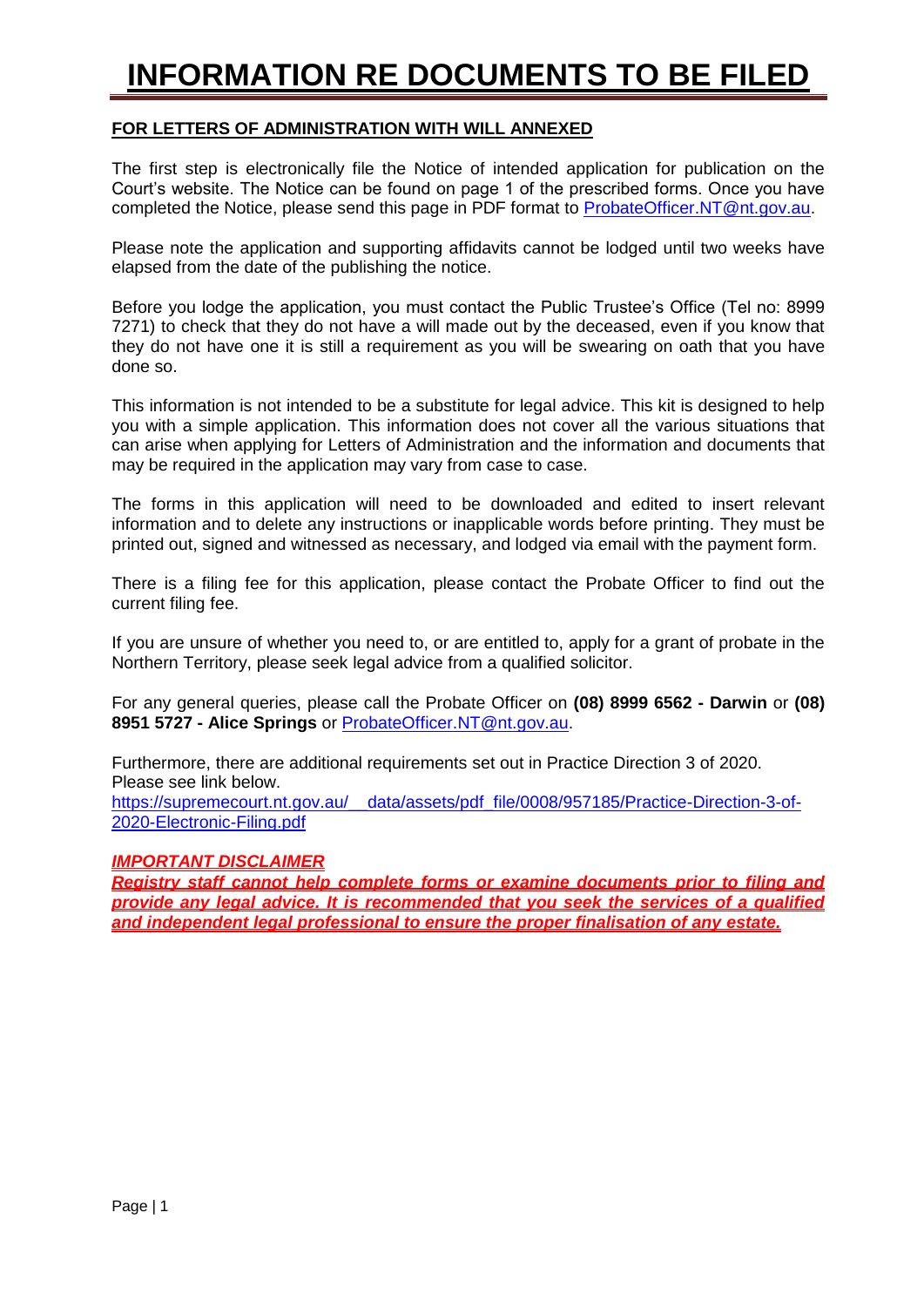# **INFORMATION RE DOCUMENTS TO BE FILED**

Please note the information below:

- Please ensure that retain the formatting of the prescribed form and print out the forms single sided on A4 paper.
- If the deceased died more than six months ago then an **Affidavit of Delay** will be required giving reasons for the delay.
- The back sheet is the page within the forms where the text appears to right side from the centre fold of the page. See page 3 of the forms.
- Affidavits are required to be signed in the presence of an authorised witness such as a Justice of the Peace or Commissioner for the Oaths.
- It is important to bear in mind that the particulars of the deceased shown in the death certificate and in the will must be compatible. For example if in the will the testator is shown as "Margaret Mary Smith of 7 Cavenagh Street Darwin, Clerical Assistant" and the death certificate shows "Maggie Smith of 10 Mitchell Street, Darwin, home duties" the heading on each document should reflect those differences as shown hereunder.

THE ESTATE of the late **MARGARET MARY SMITH** (also known as **MAGGIE SMITH**) late of 10 Mitchell Street, Darwin in the Northern Territory of Australia but formerly of 7 Cavenagh Street, Home Duties but formerly Clerical Assistant, deceased.

- Please ensure that the Gross total value of assets is reflected in the Grant and Affidavit of Applicant.
- Please note that the original will should never be taken apart for any reason such as photocopying. It must always remain intact. If the will has any signs of tampering or damage, e.g. staple holes, rust marks etc. Executor must file an Affidavit of Plight and condition addressing what has occurred with the will.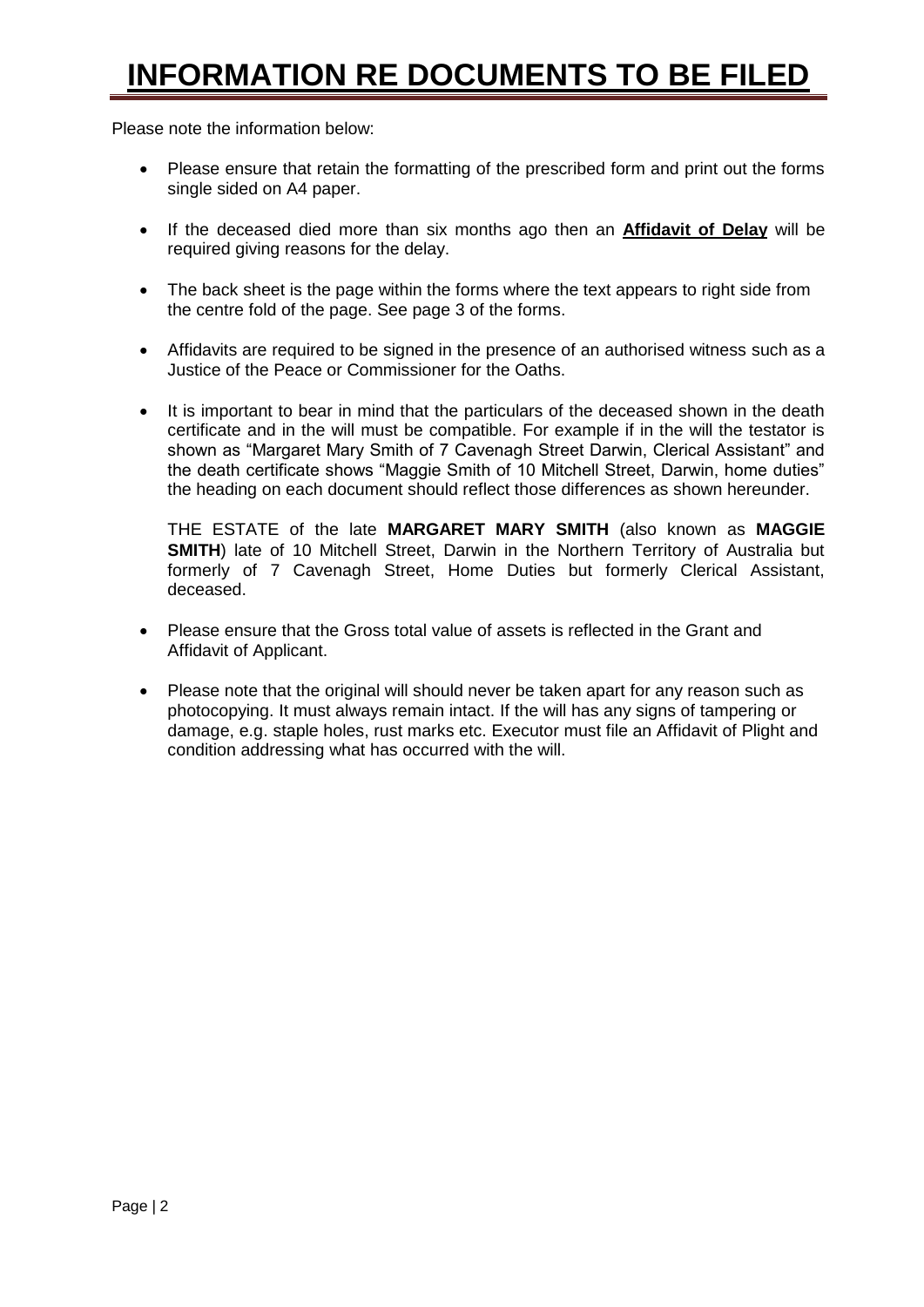# **THE DOCUMENTS TO BE FILED ARE**:

### **APPLICATION.**

### **THE ORIGINAL WILL**

- In addition to complying with the requirements under section 149 of the *Administration and Probate Act 1969*, an applicant must also electronically file a true copy of the original will when electronically submitting an application for a grant of probate or letters of administration with the will annexed.
- The applicant and witness to the affidavits must sign in the margin of each page.

# **AFFIDAVIT OF LEGAL PRACTITIONER**

Pursuant to Practice Direction 3 of 2020, Part 7, No.37, Despite whether an original will is produced or not produced with an application for a grant of probate or letters of administration with the will annexed, the applicant must file an affidavit of a legal practitioner deposing that the legal practitioner has carefully examined the will and has not detected anything that might indicate any of the following:

- 1. tampering with the will;
- 2. an attempt by a testator to vary the will;
- 3. that the will has otherwise not been validly executed;
- 4. that the will is not valid;
- 5. any other matter which requires production of the original will.

As the examination is conducted by the legal practitioner, this affidavit should be drafted by the legal practitioner.

# **AFFIDAVIT OF DEATH**

- Please annex a true copy of the death certificate to this affidavit.

NOTE: If the deceased was by known by a different name this must be referenced throughout application including the Notice. The "*also known as*" name can be found on the back page of the death certificate.

Please listed as follows eg. "**JOHN SMITH** also known as **JOHNNY SMITH".**

# **AFFIDAVIT OF APPLICANT**

# **AFFIDAVIT OF IDENTITY**